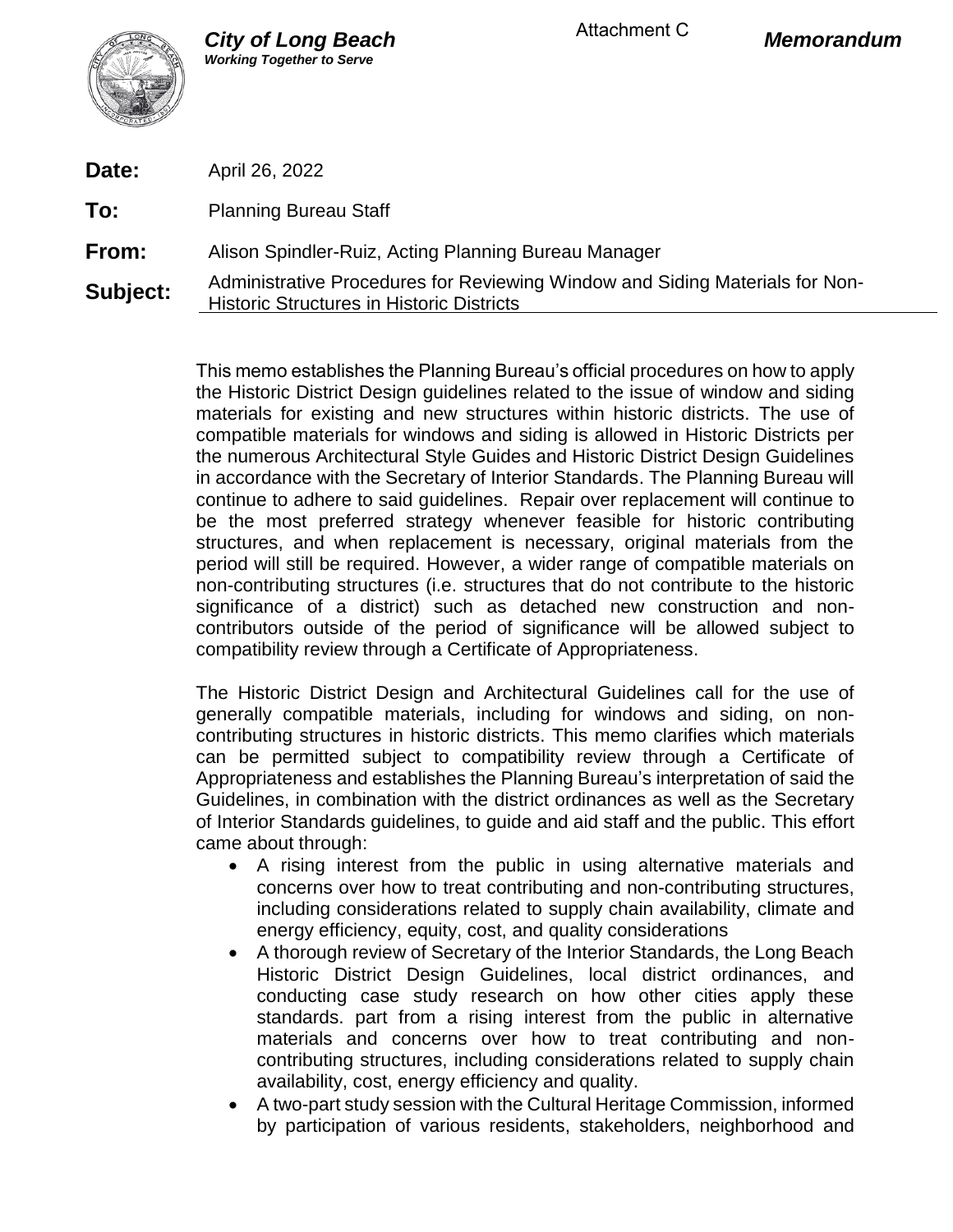April 26, 2022 Page 2

> historic preservation groups in the City who weighed in on the process and study sessions and the Long Beach community

Effective immediately, Planning staff should implement the guidelines through the following procedures:

## **Contributing Structures and Non-Contributing Structures from the Period of Significance**

Contributing Structures are existing structures on a property within a Historic District that were present during the period of significance and retain their historic integrity in accordance with the District Ordinance and Historic District Design Guidelines. Non-Contributing structures from the period of significance are structures that have been substantially modified or altered but are from the period and may be able to reverse alterations that allow them to contribute again to the district.

Whenever feasible, windows or siding should be repaired rather than replaced.

Replacement window and siding materials are subject to the following:

- 1. Vinyl materials shall not be allowed under any circumstance.
- 2. Only original and period appropriate materials (Table A) shall be allowed on historically significant structures including on any additions or expansions to said structures, and on historic structures which have been extensively modified and no longer retain original materials or original architectural style.

## **Non-Contributing Structures from Outside the Period of Significance**

Non-Contributing Structures from outside the period of significance are structures that were built outside of the period of significance for the historic district. For example, if a historic district's period of significance is 1910-1940, and a structure was built in 1975, it would be considered a non-contributor from outside the period of significance.

Replacement window and siding materials for non-contributing buildings in historic districts from outside the period of significance are subject to the following:

- 1. Vinyl materials shall not be allowed except in limited circumstances when it is appropriate to the period in which the structure was built.
- 2. Substitute materials (Table A) may be used on non-contributing (aka non-historic) structures built outside of the period of significance subject to review for compatibility through the required Certificate of Appropriateness (COA) process.